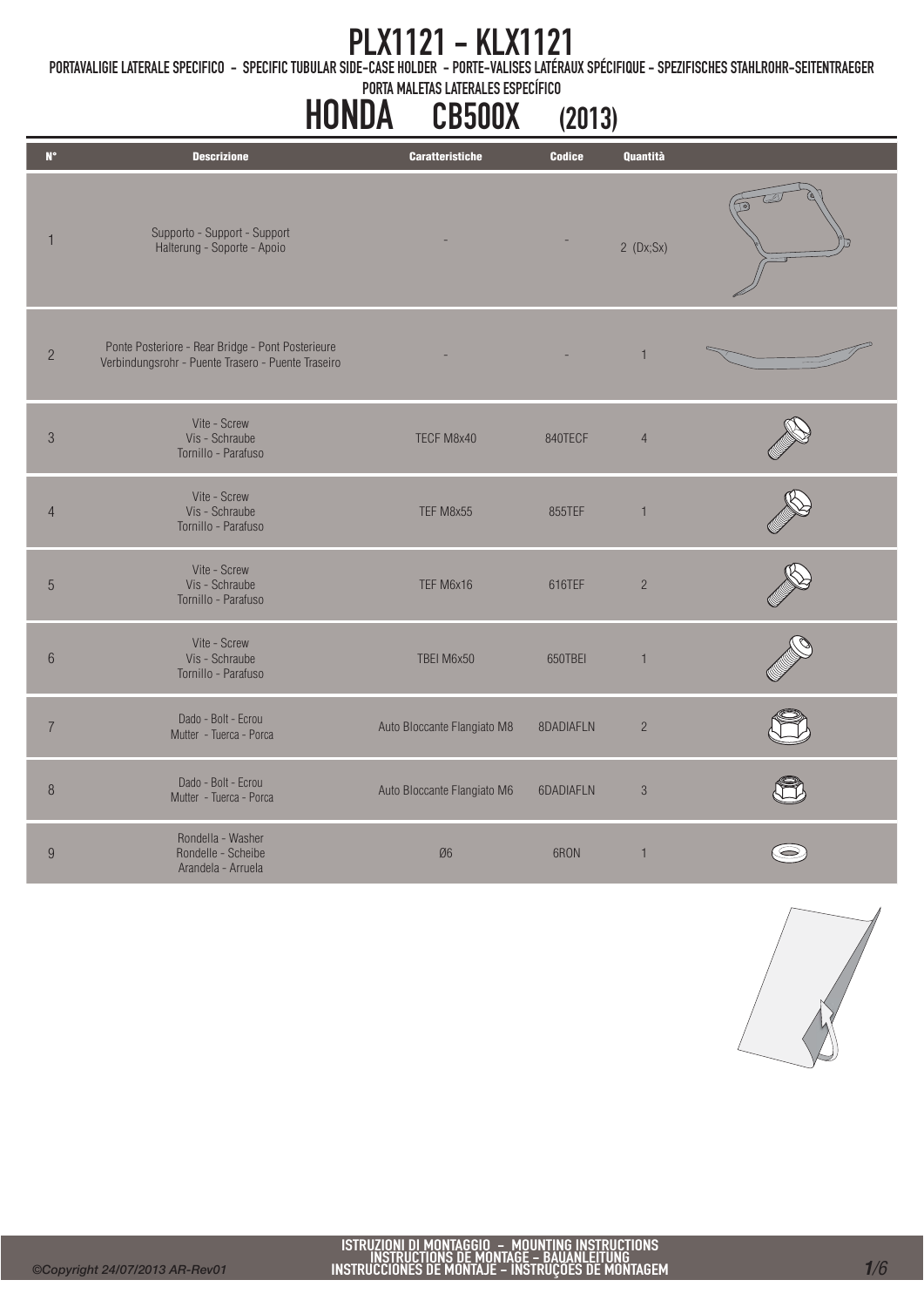PORTAVALIGIE LATERALE SPECIFICO - SPECIFIC TUBULAR SIDE-CASE HOLDER - PORTE-VALISES LATÉRAUX SPÉCIFIQUE - SPEZIFISCHES STAHLROHR-SEITENTRAEGER

PORTA MALETAS LATERALES ESPECÍFICO

# HONDA CB500X (2013)

| Distanziale - Spacer<br><b>Fntretoise - Distanzstueck</b><br>10<br>V <sub>261</sub><br>Ø14x3 M6<br>Distanciador - Espaçador                                                                                                                                                                                          |  |
|----------------------------------------------------------------------------------------------------------------------------------------------------------------------------------------------------------------------------------------------------------------------------------------------------------------------|--|
| Particolari Inclusi Nel Kit Viteria Del 1121F7<br>Components Included In The Fitting Kit Of The 1121FZ<br>Pièces Inclues Dans Le Kit De Vis De 1121F7<br>11<br>Die Einzelnen Teile Sind Bei Montagekit Der 1121FZ<br>Despieces Incluidos En El Kit De Anclajes De 1121FZ<br>Explodiu Incluído No Kit As 1121FZ       |  |
| Particolari Inclusi Nel Kit Viteria Del 1121KIT<br>Components Included In The Fitting Kit Of The 1121KIT<br>Pièces Inclues Dans Le Kit De Vis De 1121KIT<br>12<br>Die Einzelnen Teile Sind Bei Montagekit Der 1121KIT<br>Despieces Incluidos En El Kit De Anclajes De 1121KIT<br>Explodiu Incluído No Kit As 1121KIT |  |
| Componenti Originali<br><b>Original Parts</b><br>Parties Originales<br>13<br>Original Bauteile<br><b>Componentes Originales</b><br>Componentes Originais                                                                                                                                                             |  |



 $\mathbf{0}$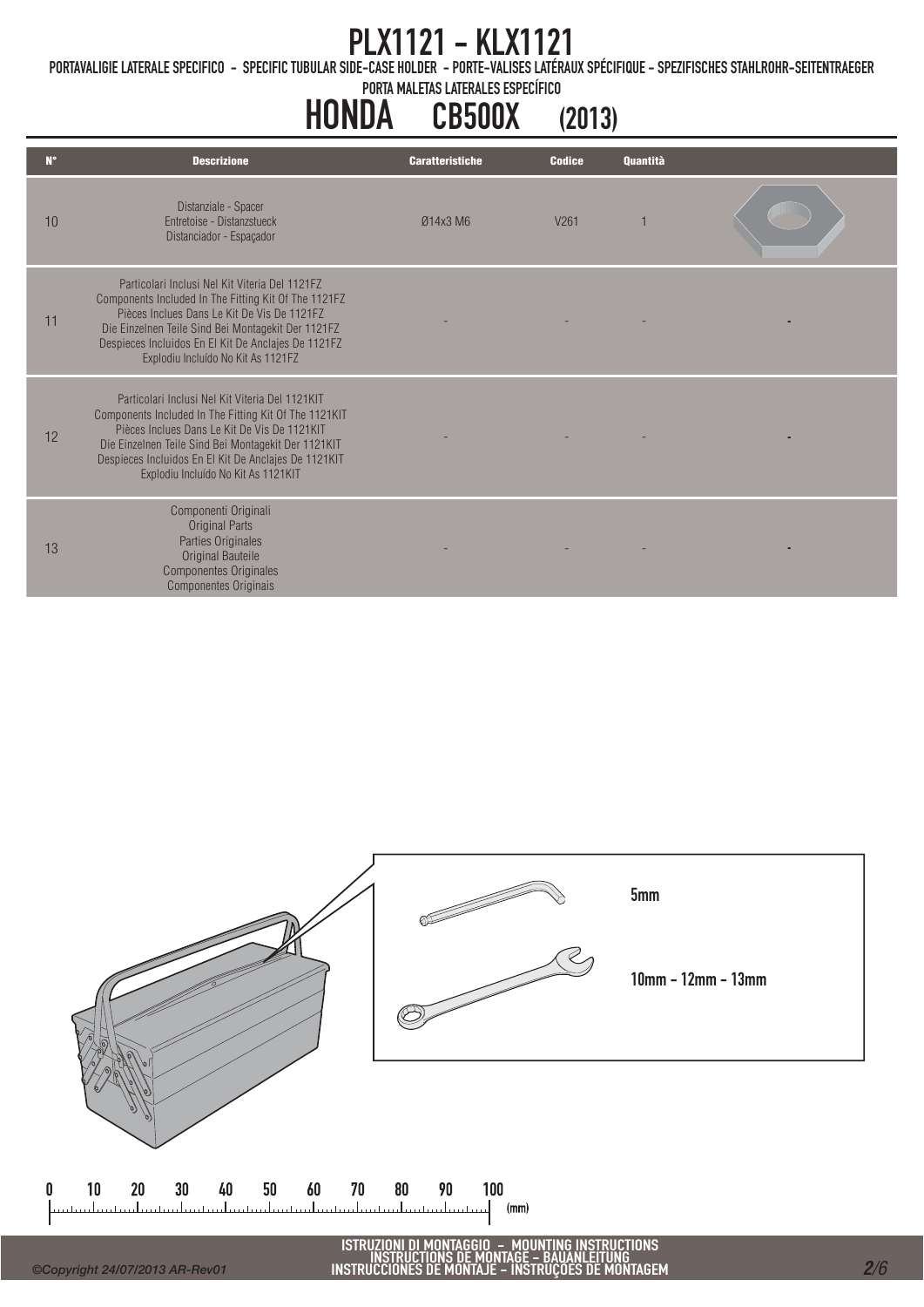PORTAVALIGIE LATERALE SPECIFICO - SPECIFIC TUBULAR SIDE-CASE HOLDER - PORTE-VALISES LATÉRAUX SPÉCIFIQUE - SPEZIFISCHES STAHLROHR-SEITENTRAEGER

# PORTA MALETAS LATERALES ESPECÍFICO HONDA CB500X (2013) B  $\mathfrak{G}% _{A}^{\alpha\beta}$ B  $\overline{\bullet}$  $\sqrt{2}$ C ╔ A  $\mathbf{A}$   $\qquad \qquad$   $\qquad \qquad$   $\qquad$   $\qquad$   $\qquad$   $\qquad$   $\qquad$   $\qquad$   $\qquad$   $\qquad$   $\qquad$   $\qquad$   $\qquad$   $\qquad$   $\qquad$   $\qquad$   $\qquad$   $\qquad$   $\qquad$   $\qquad$   $\qquad$   $\qquad$   $\qquad$   $\qquad$   $\qquad$   $\qquad$   $\qquad$   $\qquad$   $\qquad$   $\qquad$   $\qquad$   $\qquad$   $\qquad$   $\qquad$   $\$



ISTRUZIONI DI MONTAGGIO – MOUNTING INSTRUCTIONS<br>INSTRUCTIONS DE MONTAGE – BAUANLEITUNG<br>INSTRUCCIONES DE MONTAJE – INSTRUÇÕES DE MONTAGEM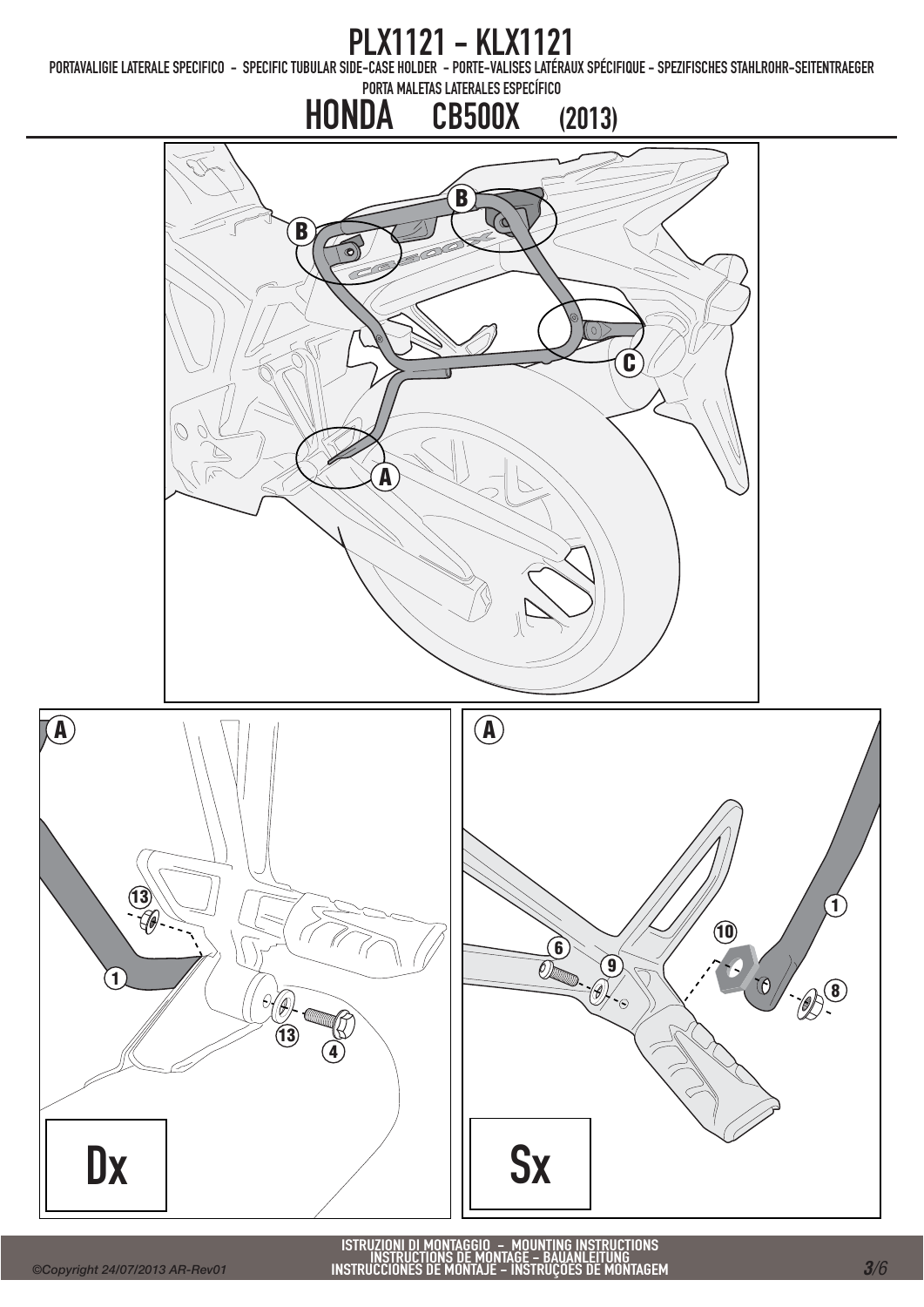PORTAVALIGIE LATERALE SPECIFICO - SPECIFIC TUBULAR SIDE-CASE HOLDER - PORTE-VALISES LATÉRAUX SPÉCIFIQUE - SPEZIFISCHES STAHLROHR-SEITENTRAEGER

PORTA MALETAS LATERALES ESPECÍFICO

#### HONDA CB500X (2013)

# ONLY PLX1121



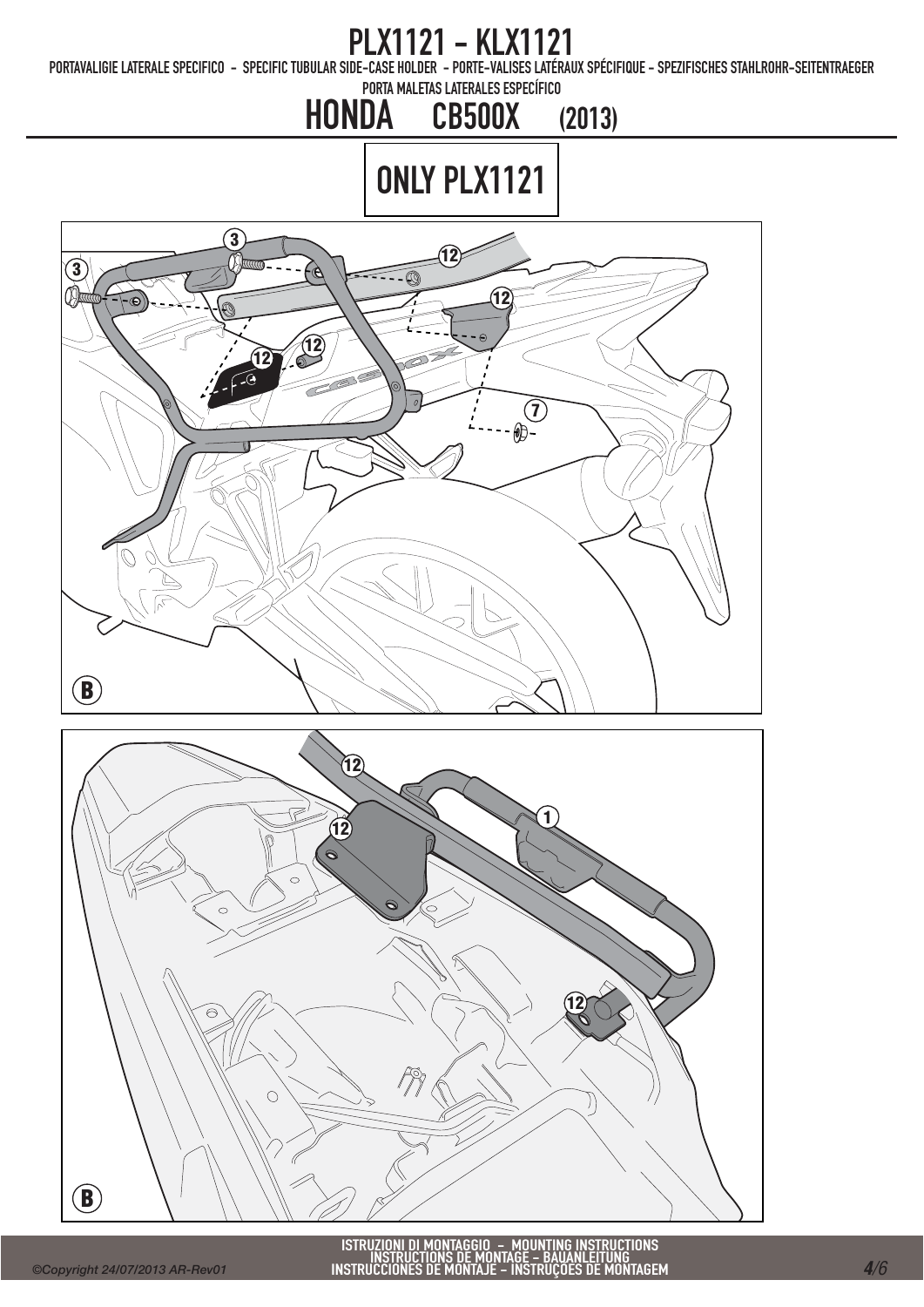PORTAVALIGIE LATERALE SPECIFICO - SPECIFIC TUBULAR SIDE-CASE HOLDER - PORTE-VALISES LATÉRAUX SPÉCIFIQUE - SPEZIFISCHES STAHLROHR-SEITENTRAEGER

PORTA MALETAS LATERALES ESPECÍFICO

## HONDA CB500X (2013)

PLX1121 + 1121FZ